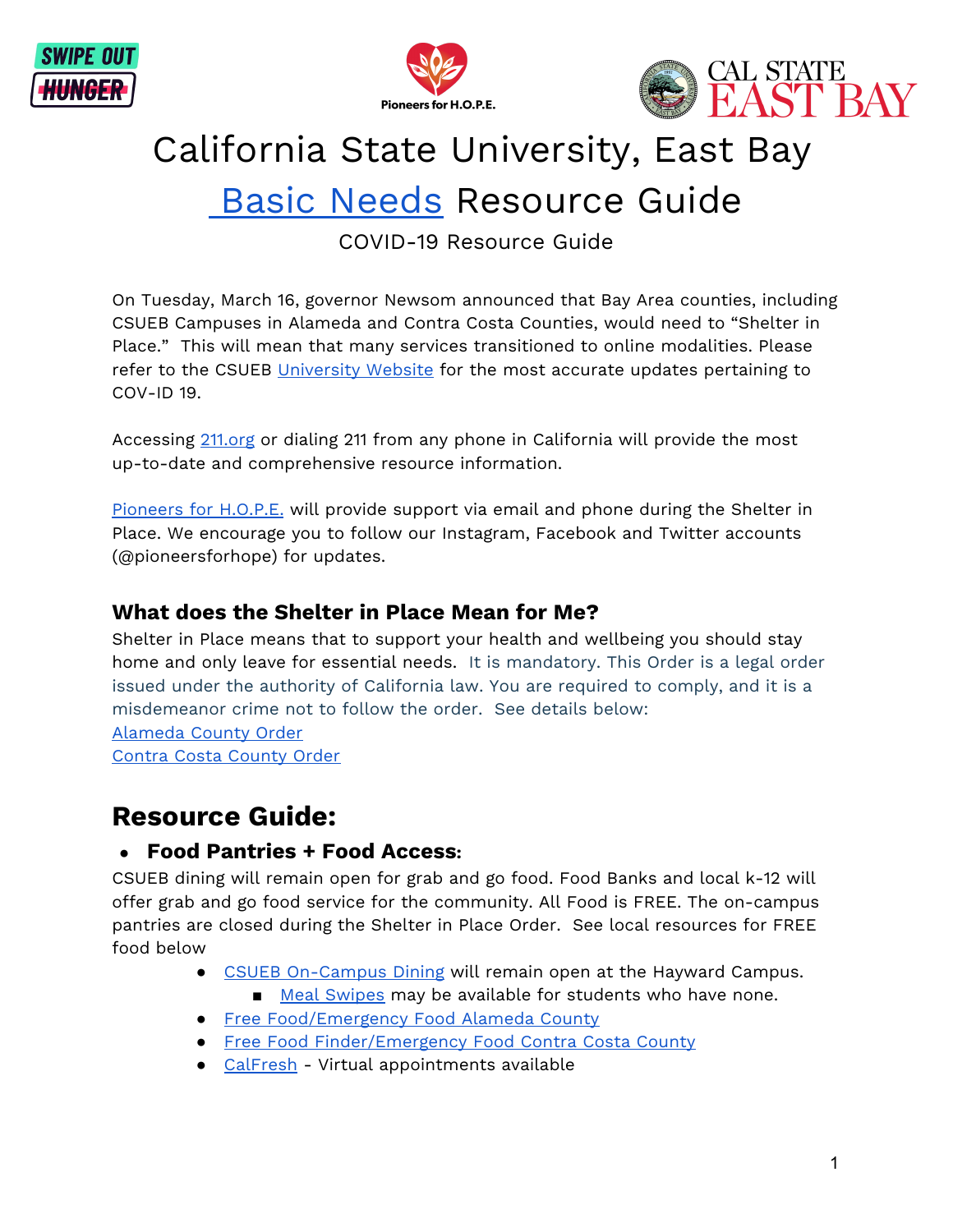#### **● Housing:**

Pioneer Heights student resident halls will remain open for students that decide to remain on campus. On-campus dining services will continue. For support with off-campus housing see resources below:

- CSUEB Emergency Assistance [Application](http://www.csueastbay.edu/hope)
- Housing and [Emergency](https://forms.office.com/Pages/ResponsePage.aspx?id=LP_9Mm74o0ukfWpEp_RaZC3qomjaImRFgi4Iwr_sKutUMkE1Q0oyR1czME5JM1AyMkhKUzQ0NkNPRC4u) Lodging Support (Alameda County)
- [Contra](https://cccc.myresourcedirectory.com/) Costa Crisis Center (Contra Costa County)
- CSUEB Off-Campus [Housing/Roommates](https://www.facebook.com/groups/478072148877315/) (must use CSUEB email)

#### **● Emergency Aid Resources:**

- CSUEB [Emergency](https://orgsync.com/146295/forms/264330) Assistance
- [Alameda](http://211alamedacounty.org/2-1-1-alameda-county-resource-finder/) County
- Contra Costa [County](http://211cc.org/)
- Medi-Cal [Assistance](https://alamedasocialservices.org/public/docs/2020-01-14_Medi-Cal_young_adult_eligibility_expansion_FLYER.pdf) California law gives full-scope Medi-Cal to young adults aged 19-25 who qualify for Medi-Cal regardless of immigration status
- Unemployment aid due to Loss of [Hours](https://www.edd.ca.gov/about_edd/coronavirus-2019.htm) or Job
- [Brentwood](http://www.brentwoodstrong.com/) Strong NorCal Brentwood, CA Resident Support
- Ongoing CalFresh, Medical, CalWorks, and IHSS have

#### **● Mental Health:**

CSUEB provides multiple mental health support options, podcasts, webinars, and support tools through our Counseling Center. Counseling will be provided Mon-Thurs 8:30 am - 5:30 pm via phone.

- Make an [appointment](http://health.csueastbay.edu/)
- CSUEB [Counseling](https://www.csueastbay.edu/shcs/counseling/wellness-resources1/anxiety-management-tips-and-resources-for-covid-19.html) and Mental Health Resources

#### **● WIFI and Computer Access:**

The University Library Learning Commons in Hayward is open to students without computer or access and internet services Mon - Friday from 9 am - 5 pm. See additional services below

- CSUEB Library Online [Support](https://library.csueastbay.edu/usingthelibraries/learning-commons)
- Low-Cost [Computers](https://www.techexchange.org/)
- Comcast Internet [Essentials](https://www.internetessentials.com/covid19) Free Internet and waived install fee
- [Spectrum](https://corporate.charter.com/newsroom/charter-to-offer-free-access-to-spectrum-broadband-and-wifi-for-60-days-for-new-K12-and-college-student-households-and-more) internet Free internet and waived install fee
- No Termination Commitments [Comcast](https://corporate.comcast.com/covid-19), [AT&T](https://about.att.com/pages/COVID-19.html), and [Verizon](https://www.verizon.com/about/news/update-verizon-serve-customers-covid-19) will not terminate service for their subscribers for the next 60 days due to the disruptions caused by the COV-ID 19
- **● Physical Health:**
	- Student Health & [Counseling](https://www.csueastbay.edu/shcs/) Services
	- [Alameda](http://alamedasocialservices.org/public/index.cfm) County Social Services Agency